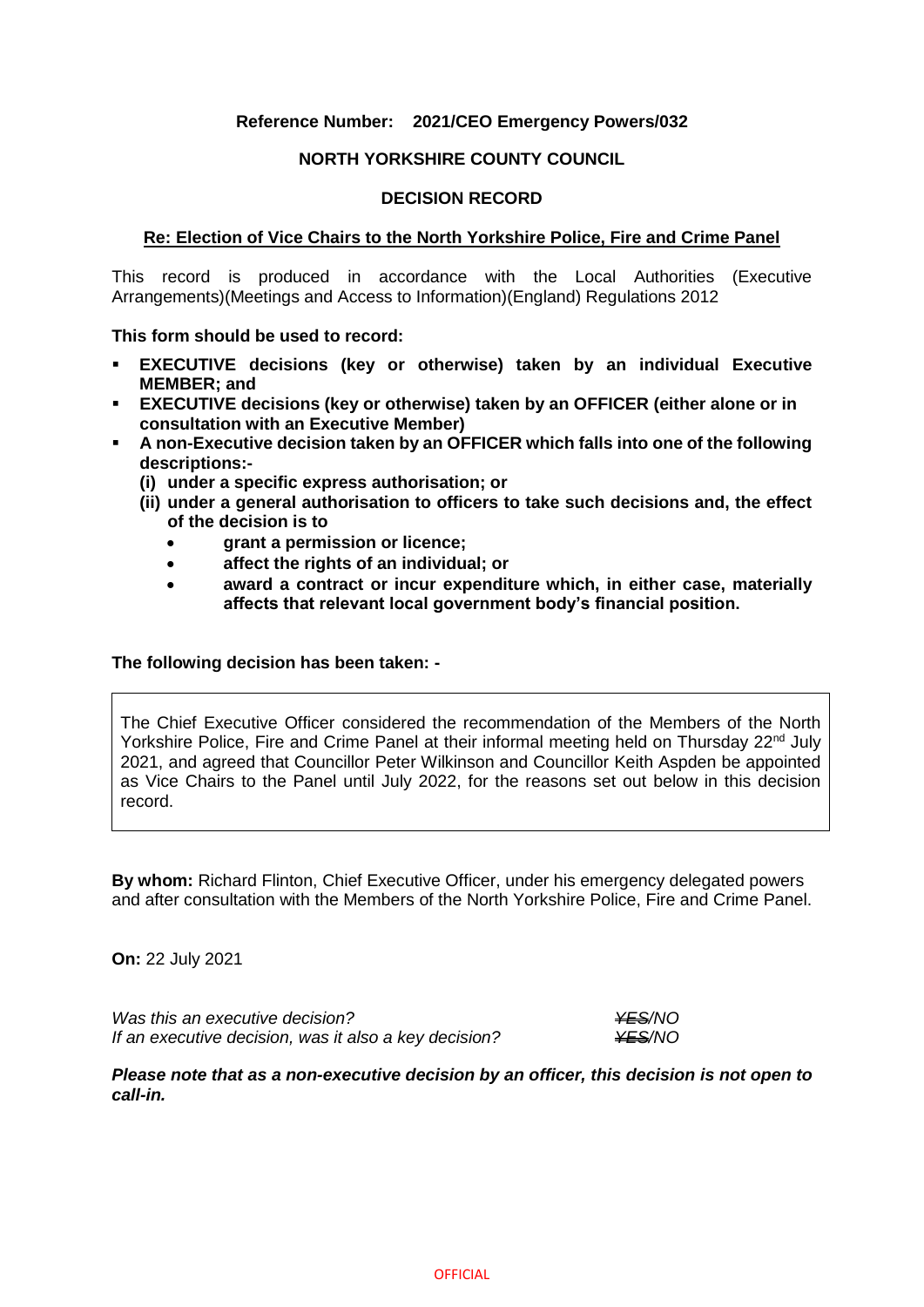# **Reasons for decision: -**

Under his delegated decision making powers in the Officers' Delegation Scheme in the Council's Constitution, the Chief Executive Officer has power, in cases of emergency, to take any decision which could be taken by the Council, the Executive or a committee.

Following on from the expiry of the Local Authorities and Police and Crime Panels (Coronavirus) (Flexibility of Local Authority and Police and Crime Panel Meetings) (England and Wales) Regulations 2020 ("the 2020 Regulations"), which allowed for committee meetings to be held remotely, the County Council resolved at its meeting on 5 May 2021 that, for the present time, in light of the continuing Covid-19 pandemic circumstances, remote livebroadcast committee meetings should continue, as informal meetings of the committee members, with any formal decisions required being taken by the Chief Executive Officer under his emergency decision making powers and after consultation with other Officers and Members as appropriate and after taking into account any views of the relevant Committee Members. This approach will be reviewed by full Council at its July meeting.

The Chief Executive Officer has taken all relevant information into account in exercising his emergency delegated powers in this matter, including considering the views of the North Yorkshire Police, Fire and Crime Panel Members.

The reasons for the decision in this matter are as follows:

- As part of the Panel Arrangements, two Vice Chairs must be appointed annually, at the Panel's July meeting, for a term of one year.
- Nominations must come from among the Appointed (councillor) Members to the Panel.
- At their informal meeting of 22<sup>nd</sup> July 2021, Councillor Peter Wilkinson was nominated and seconded as the district council Vice Chair and Councillor Keith Aspden was nominated and seconded as the Vice Chair from City of York Council.
- There were no additional nominations and Panel Members proposed that Councillors Wilkinson and Aspden be recommended as Panel Vice Chairs until July 2022.

# **Details of any alternative options considered and rejected: -**

N/A

# **Conflicts of Interest**

Please record below details of any conflict of interest declared by a Member or Officer regarding the decision and any dispensation granted by the Standards Committee or Monitoring Officer in respect of that conflict.

| Conflict | Dispensation? |
|----------|---------------|
| None     |               |